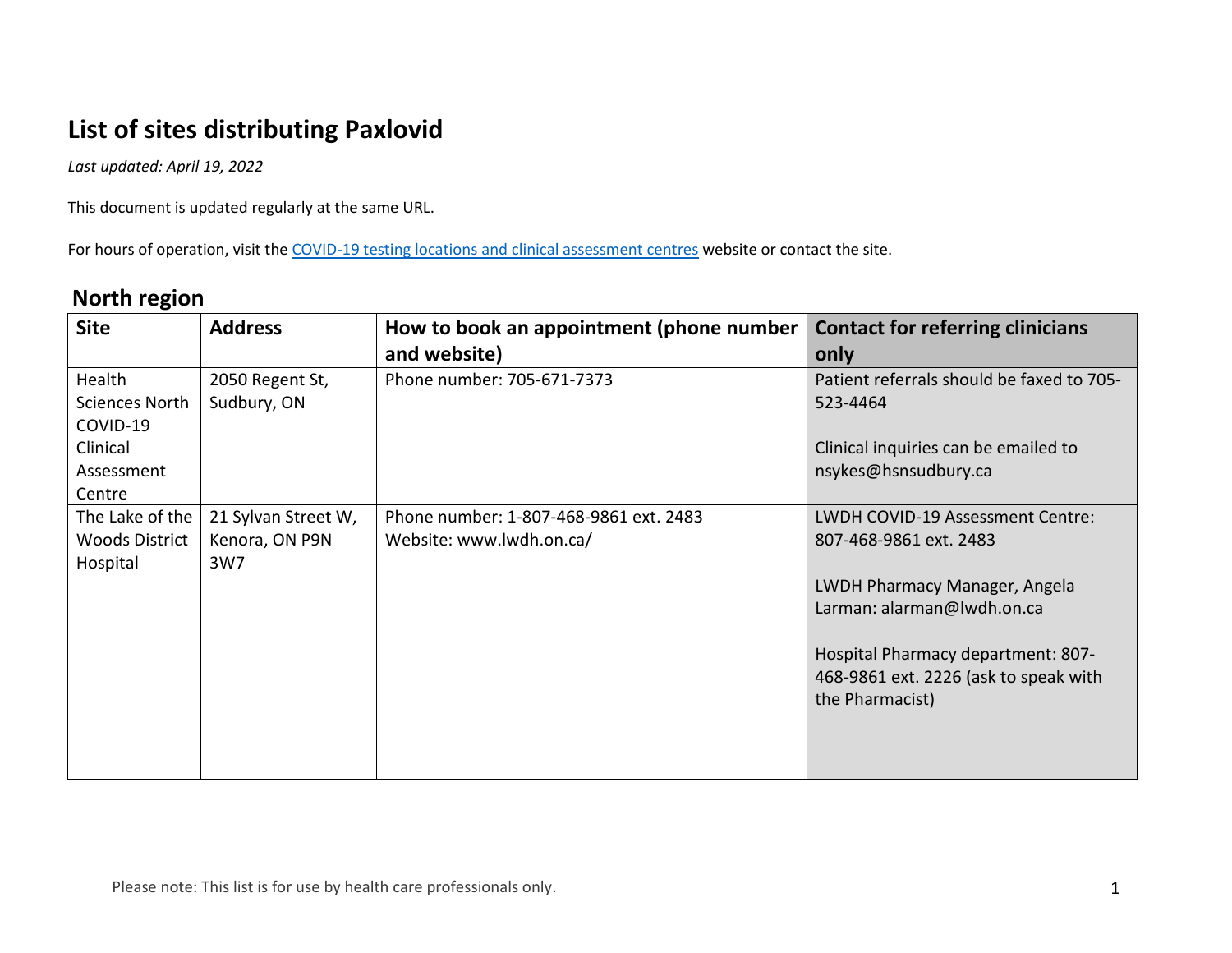| <b>Site</b>           | <b>Address</b>                     | How to book an appointment (phone number          | <b>Contact for referring clinicians</b> |
|-----------------------|------------------------------------|---------------------------------------------------|-----------------------------------------|
|                       |                                    | and website)                                      | only                                    |
| Meno Ya Win           | 1 Meno Ya Win Way,                 | Phone number 1-807-737-5880                       | Phone number:                           |
| <b>Health Centre</b>  | Sioux Lookout, ON                  | Website: slmhc.on.ca/about/covid-19-              | 1-807-737-5880 (Assessment Centre in    |
|                       | P8T 1B4                            | information/covid-19-assessment-centre/           | Sioux Lookout) as well as direct phone  |
|                       |                                    |                                                   | call to one of the 33 community nursing |
|                       |                                    |                                                   | stations.                               |
|                       |                                    |                                                   |                                         |
| Riverside             | 110 Victoria Avenue,               | Fort Frances Assessment Centre phone number:      | Phone number (pharmacy department):     |
| <b>Health Care</b>    | Fort Frances, ON,<br>P9A 2B7 (main | 807-274-3261 ext 4913                             | 807-274-4811                            |
|                       | office)                            | Rainy River Health Centre Assessment Centre phone | Phone number (Glenna Morand):           |
|                       |                                    | number: 807-274-6500                              | 807-274-5603                            |
| Sault Area            | 750 Great Northern                 | By referral. For more information:                | Phone number: 705-759-3691              |
| <b>Hospital COVID</b> | Road, Sault Ste                    | Phone number: 705-759-3691<br>$\bullet$           | Email: covidclinic@sah.on.ca            |
| Clinic in             | Marie, ON P6B 0A8                  | Email: covidclinic@sah.on.ca<br>$\bullet$         |                                         |
| partnership           |                                    |                                                   |                                         |
| with iCcare           |                                    |                                                   |                                         |
| Pharmacy              |                                    |                                                   |                                         |
| Thunder Bay           | 984 Oliver Road,                   | Phone number: 807-935-8100                        | Phone number: 807-935-8100              |
| Regional              | Thunder Bay, ON                    | Website: https://tb.covidresponse.ca/             |                                         |
| Health                |                                    |                                                   |                                         |
| <b>Sciences</b>       |                                    |                                                   |                                         |
| Centre                |                                    |                                                   |                                         |
| <b>Timmins</b>        | 651 Ross Ave                       | Phone number: 705-267-0224                        | Fax number: 705-267-0230                |
| COVID-19              | Timmins, ON                        |                                                   | Phone number: 705-267-0224              |
| Assessment            | <b>P4N 8P2</b>                     |                                                   |                                         |
| Centre                |                                    |                                                   |                                         |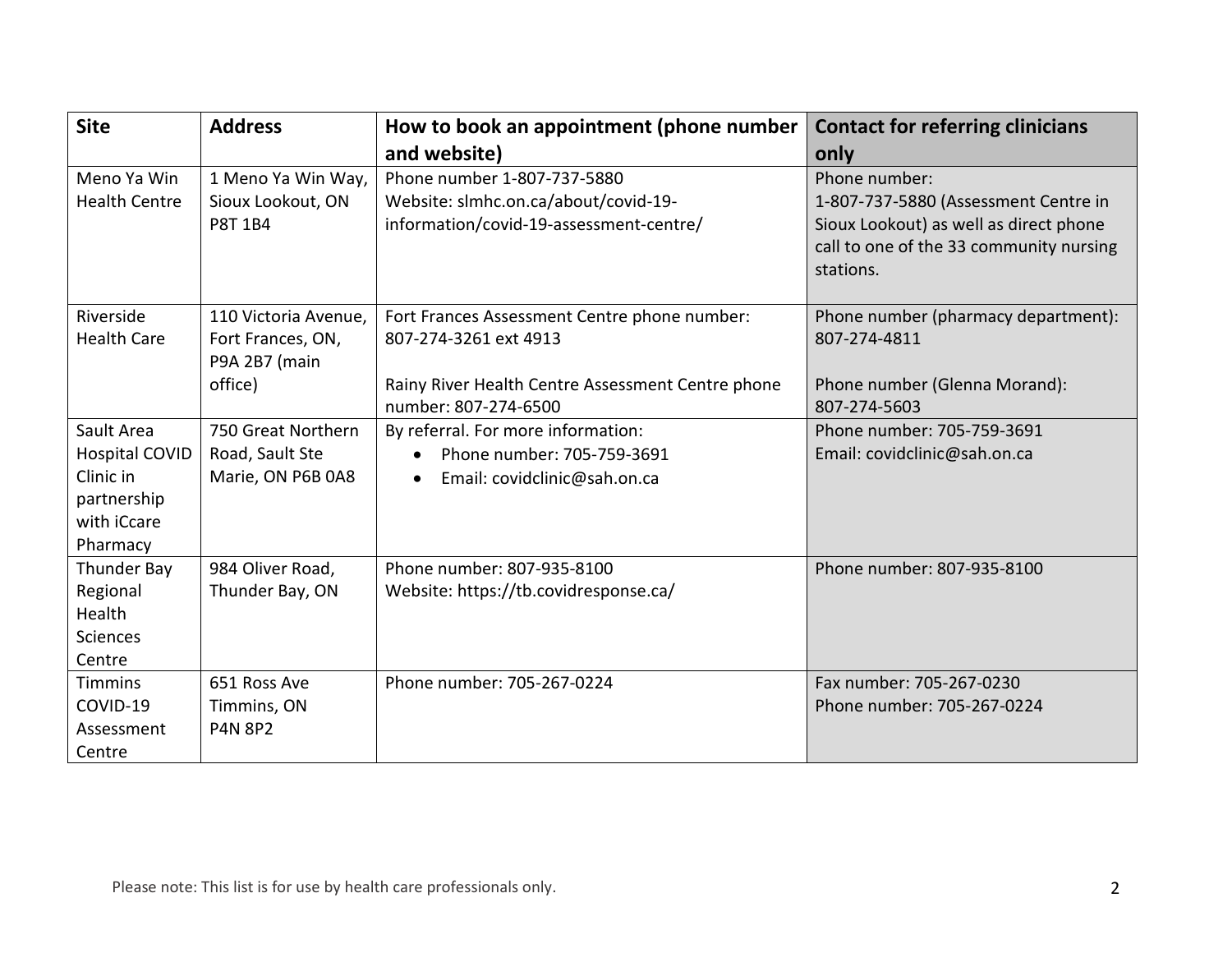| <b>Site</b>                             | <b>Address</b>                                     | How to book an appointment (phone number $\ $               | <b>Contact for referring clinicians</b>          |
|-----------------------------------------|----------------------------------------------------|-------------------------------------------------------------|--------------------------------------------------|
|                                         |                                                    | and website)                                                | only                                             |
| Weeneebayko<br>Area Health<br>Authority | 19 Hospital Drive,<br>Moose Factory, ON<br>POL 1WO | Phone number: 705-658-4220<br>Website: www.waha.ca/covid-19 | Phone number:<br>705-288-9271 (Dr. Elaine Innes) |
|                                         |                                                    |                                                             |                                                  |

#### **West region**

| <b>Site</b>           | <b>Address</b>                   | How to book an appointment (phone number            | <b>Contact for referring clinicians</b>     |
|-----------------------|----------------------------------|-----------------------------------------------------|---------------------------------------------|
|                       |                                  | and website)                                        | only                                        |
| London Health         | <b>Carling Heights</b>           | Website: http://www.covidtestinglm.ca/              | Phone number:                               |
| Sciences              | <b>Optimist Community</b>        |                                                     | 519-685-8500, ext. 72256                    |
| Centre                | Centre                           |                                                     |                                             |
|                       | 656 Elizabeth St.,               |                                                     |                                             |
|                       | London, ON, N5Y                  |                                                     |                                             |
|                       | 6L3                              |                                                     |                                             |
| Niagara Health        | 5546 Portage Road                | Phone number: 905-378-4647 ext. 41985               | Phone number:                               |
| - Niagara             | Niagara Falls, ON                | Website: https://www.niagarahealth.on.ca/site/asses | 905-378-4647 ext. 41985                     |
| <b>Health Greater</b> | L <sub>2</sub> E 6X <sub>2</sub> | smentcentres                                        | (a physician, nurse or pharmacist will call |
| Niagara               |                                  |                                                     | you back to answer your questions)          |
| <b>General Site</b>   |                                  |                                                     |                                             |
| Clinical              |                                  |                                                     |                                             |
| Assessment            |                                  |                                                     |                                             |
| $Centre -$            |                                  |                                                     |                                             |
| COVID-19              |                                  |                                                     |                                             |
| Clinic                |                                  |                                                     |                                             |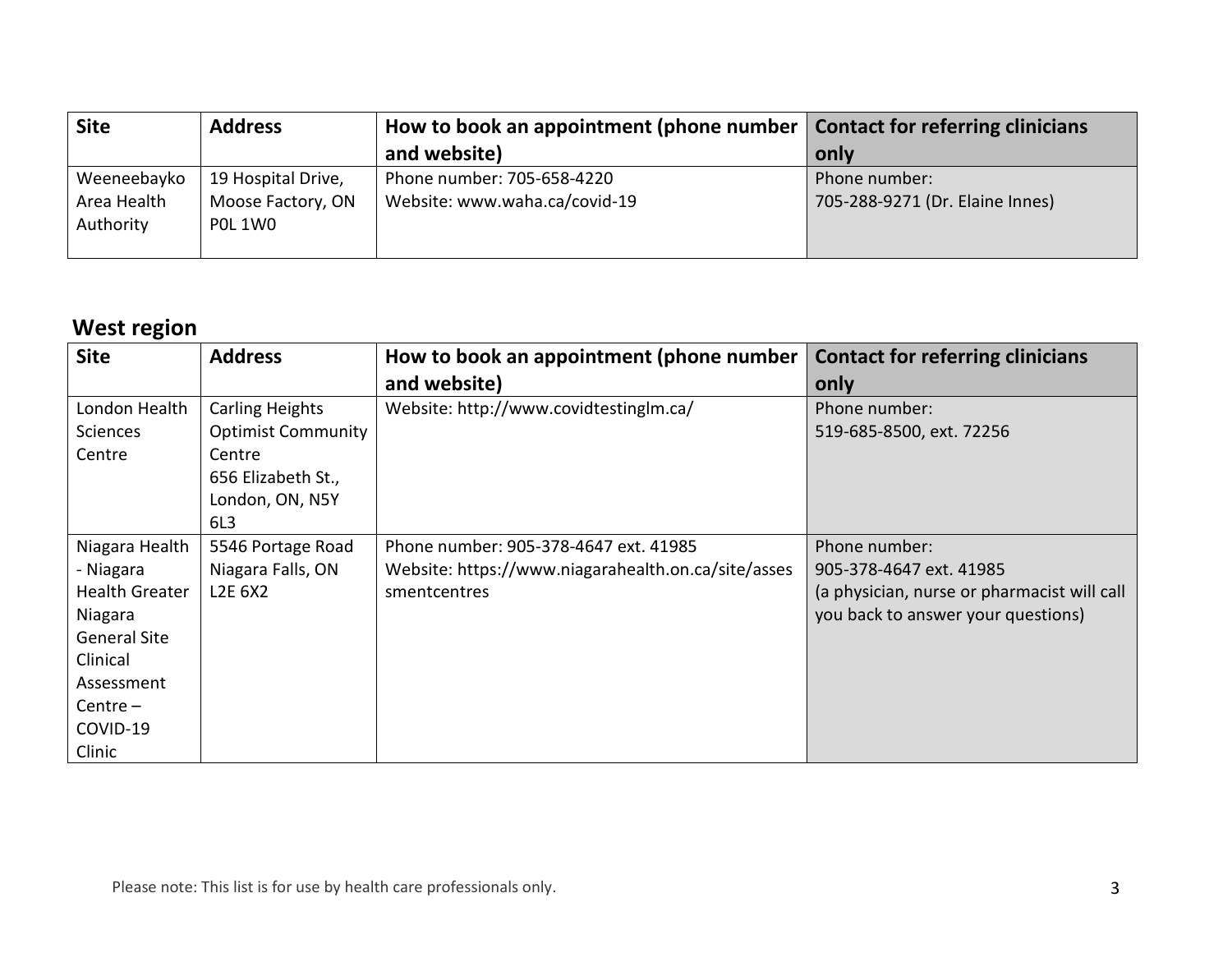| <b>Site</b>            | <b>Address</b>          | How to book an appointment (phone number                         | <b>Contact for referring clinicians</b> |
|------------------------|-------------------------|------------------------------------------------------------------|-----------------------------------------|
|                        |                         | and website)                                                     | only                                    |
| St. Joseph's           | 50 Charlton E,          | Phone number: 905-522-1155 ext 34012                             | Phone number:                           |
| Healthcare<br>Hamilton | Hamilton, ON L8N<br>1Y3 | Website: https://www.stjoes.ca/coronavirus/covid-<br>care-clinic | 905-522-1155 ext. 34012                 |
|                        |                         |                                                                  | Email:                                  |
|                        |                         |                                                                  | COVIDCareClinic@stjoes.ca               |
|                        |                         |                                                                  |                                         |
| St. Mary's             | 911 Queen's Blvd,       | Phone number: 519-744-3311 ext. 1083                             | Phone number:                           |
| General                | Ground Floor,           | Website: https://www.smgh.ca/patients-                           | 519-744-3311 ext. 1083                  |
| Hospital               | Kitchener, ON N2M       | visitors/covid-19-information                                    |                                         |
|                        | 1B2                     |                                                                  |                                         |
|                        |                         |                                                                  |                                         |
| Windsor                | 1030 Ouellette Ave,     | Phone number: 519-973-4443                                       | Phone number:                           |
| Regional               | Windsor, ON N9A         | Website: www.wrh.on.ca/COVID19AssessmentCentre                   | 519-973-4443                            |
| Hospital -             | 1E1                     |                                                                  |                                         |
| Ouellette              |                         |                                                                  | Email: wrhMabclinic@wrh.on.ca           |
| Campus                 |                         |                                                                  |                                         |
|                        |                         |                                                                  |                                         |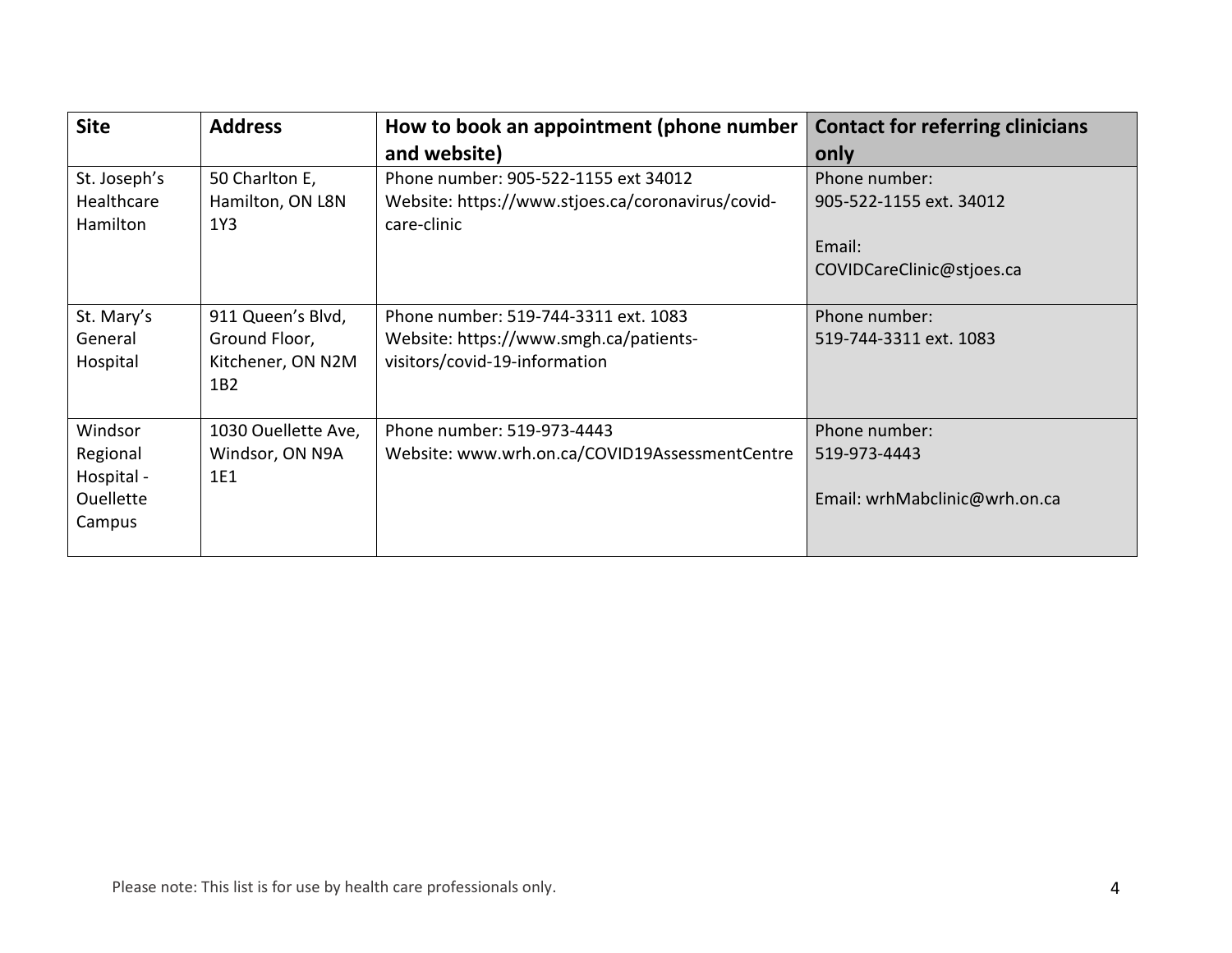## **Central region**

| <b>Site</b>         | <b>Address</b>               | How to book an appointment (phone number              | <b>Contact for referring clinicians</b> |
|---------------------|------------------------------|-------------------------------------------------------|-----------------------------------------|
|                     |                              | and website)                                          | only                                    |
| Carefirst           | 300 Silver Star Blvd,        | Phone number: 416-646-5108                            | Dr. Sophia Allibhai, Dr. Kevin Cheung   |
| Clinical            | Scarborough                  | Website: https://www.picktime.com/assessmentcentre    | Phone number: 437-772-3415              |
| Assessment          |                              |                                                       | Fax: 416-502-8710                       |
| Centre              | 105 Gibson Dr,               |                                                       |                                         |
|                     | Markham                      |                                                       |                                         |
|                     |                              |                                                       |                                         |
|                     | 5000 Steeles Ave,<br>Markham |                                                       |                                         |
| <b>Humber River</b> | 2111 Finch St West,          | Primary Care Practitioner/Humber Website/Healix       | Phone number: 416-747-3847              |
| Hospital-           | North York, ON               | Application: https://www.hrh.ca/covid-19/             | Email: CACFinch@hrh.ca                  |
| Finch site          |                              |                                                       |                                         |
| Mackenzie           | 10 Trench Street,            | Phone number: 905-883-1212 ext 2004                   | Phone number: 905-883-1212 ext          |
| Health              | Richmond Hill, ON            | Website:                                              | 7552 (to speak with assessment          |
|                     |                              | https://mychart.mackenziehealth.ca/mychart/covid19/#/ | center physician)                       |
| Markham             | 381 Church St,               | Phone number: 905-472- 7373 ext. 6526                 | Phone number:                           |
| Stouffville         | Markham, ON L3P              | Website: https://www.oakvalleyhealth.ca/clinics-      | 905-472-7373 ext. 6526                  |
| Hospital            | 7P3                          | departments/covid-19-assessment-centre                |                                         |
|                     |                              |                                                       |                                         |
| Mississauga         | 5010 Glen Erin Dr,           | Phone number: 905-288-5900                            | Phone number:                           |
| Medical Arts -      | Mississauga, ON              | Website: familycovidtest.ca/                          | 905-288-5900                            |
| COVID, Cold         | L5M 5J3                      |                                                       |                                         |
| and Flu Care        |                              |                                                       |                                         |
| Clinic              |                              |                                                       |                                         |
| Orillia Soldiers    | 170 Colborne St              | Phone number: 705-325-2201 x 8066                     | Phone number:                           |
| Memorial            | West, Orillia, ON L3V        | Website: https://www.osmh.on.ca/covid-19/             | 705-325-2201 ext. 8066                  |
| Hospital            | 2Z3                          |                                                       |                                         |
|                     |                              |                                                       |                                         |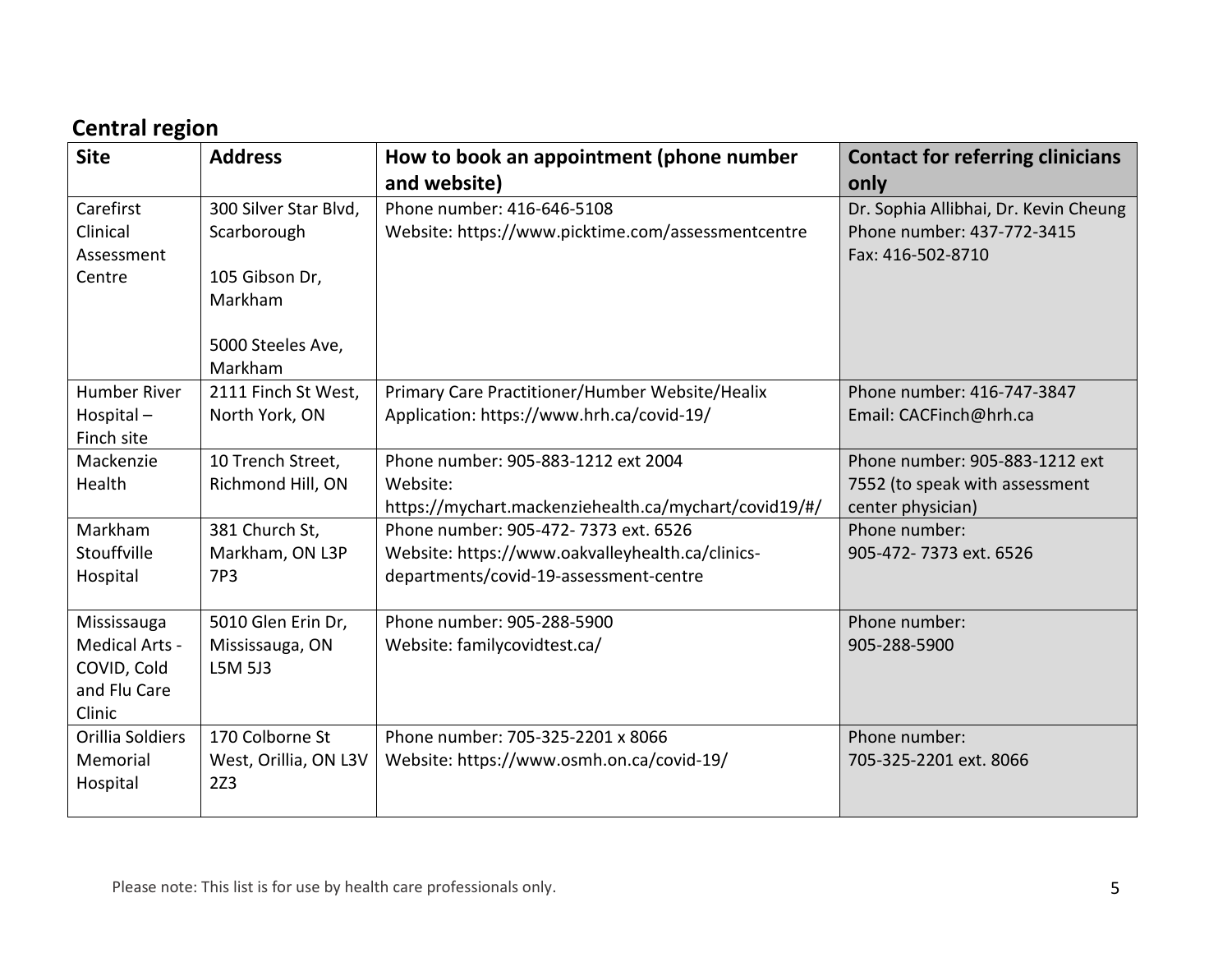| <b>Site</b>          | <b>Address</b>      | How to book an appointment (phone number           | <b>Contact for referring clinicians</b> |
|----------------------|---------------------|----------------------------------------------------|-----------------------------------------|
|                      |                     | and website)                                       | only                                    |
| Royal Victoria       | 29 Sperling Drive,  | Website: www.rvh.on.ca                             | Phone number: 705-728-9090 x            |
| Regional             | Barrie, ON, L4M 6K9 | Phone number: 705-797-3120                         | 48512                                   |
| <b>Health Centre</b> |                     |                                                    |                                         |
| COVID-19             |                     |                                                    | Email: wardella@rvh.on.ca,              |
| Assessment           |                     |                                                    | rennickl@rvh.on.ca                      |
| Centre               |                     |                                                    |                                         |
| Stevenson            | 200 Fletcher        | Phone number: 249-501-0383                         | Phone number: 249-501-0383              |
| Memorial             | Crescent, Alliston, | Website: http://www.stevensonhospital.ca/covid-19- |                                         |
| Hospital             | <b>ON L9R 1W7</b>   | assessment-centre.html                             |                                         |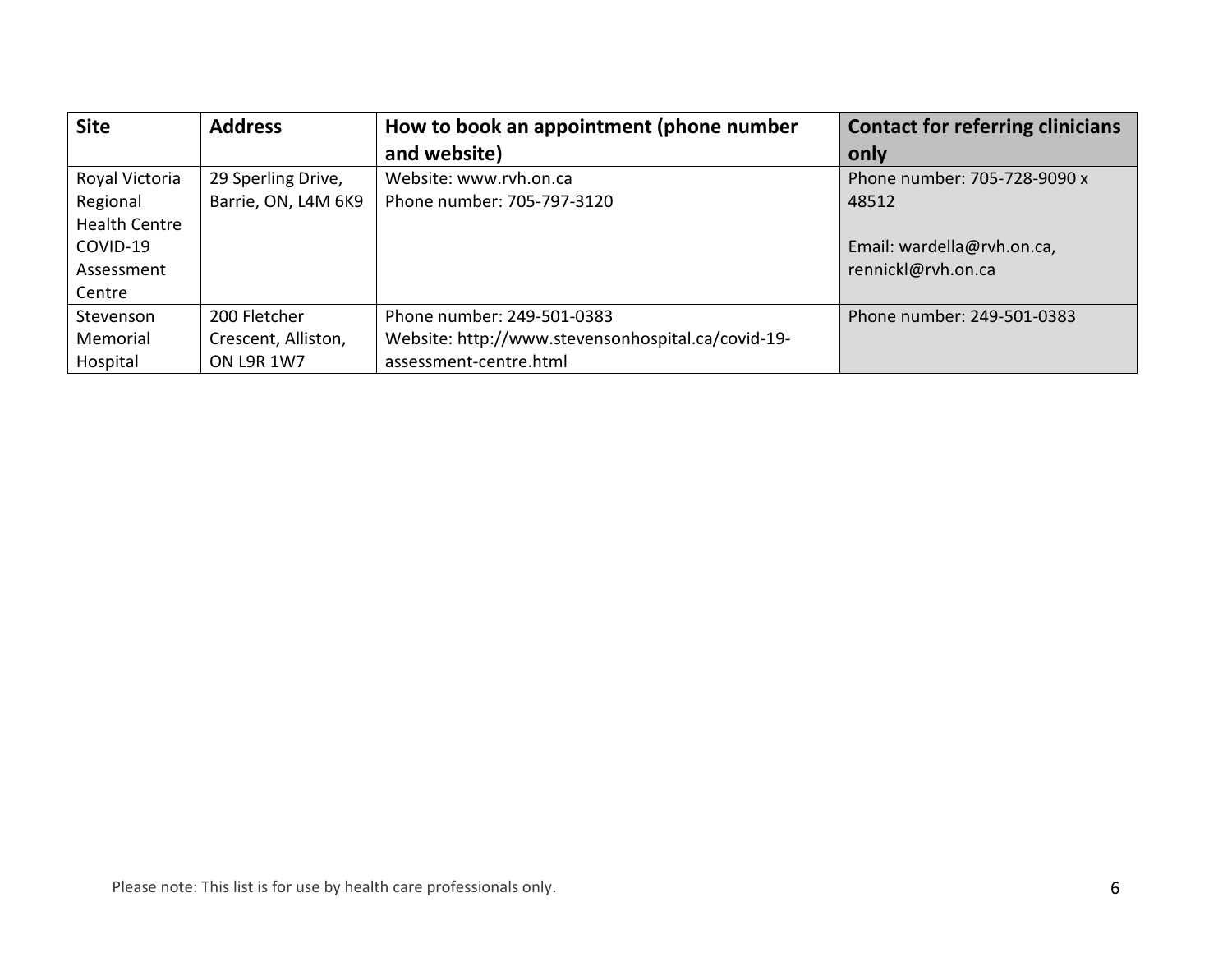## **Toronto region**

| <b>Site</b>                                                                         | <b>Address</b>          | How to book an appointment (phone number              | <b>Contact for referring clinicians</b>                  |
|-------------------------------------------------------------------------------------|-------------------------|-------------------------------------------------------|----------------------------------------------------------|
|                                                                                     |                         | and website)                                          | only                                                     |
| Michael Garron                                                                      | 825 Coxwell Ave,        | Walk-in or online:                                    | Phone number: 416-671-5716                               |
| Hospital                                                                            | East York, ON           | https://portal.healthmyself.net/tehncovid/forms/jgZ#  | Email: Seif.Elashry@tehn.ca                              |
| Women's                                                                             | 76 Grenville St,        | Phone number: 416-804-4083 (for nurse navigator)      | Phone number:                                            |
| College Hospital<br>(in partnership)<br>with University<br>Health Network)          | Toronto, ON, M5S<br>1B2 |                                                       | 416-804-4083 (for nurse navigator)                       |
| University<br><b>Health Network</b><br>- Virtual<br><b>Connected Care</b><br>Clinic | <b>Virtual Clinic</b>   | Phone number: 437-488-1650<br>Email: COVIDCare@uhn.ca | Phone number:<br>437-488-1650<br>Email: COVIDCare@uhn.ca |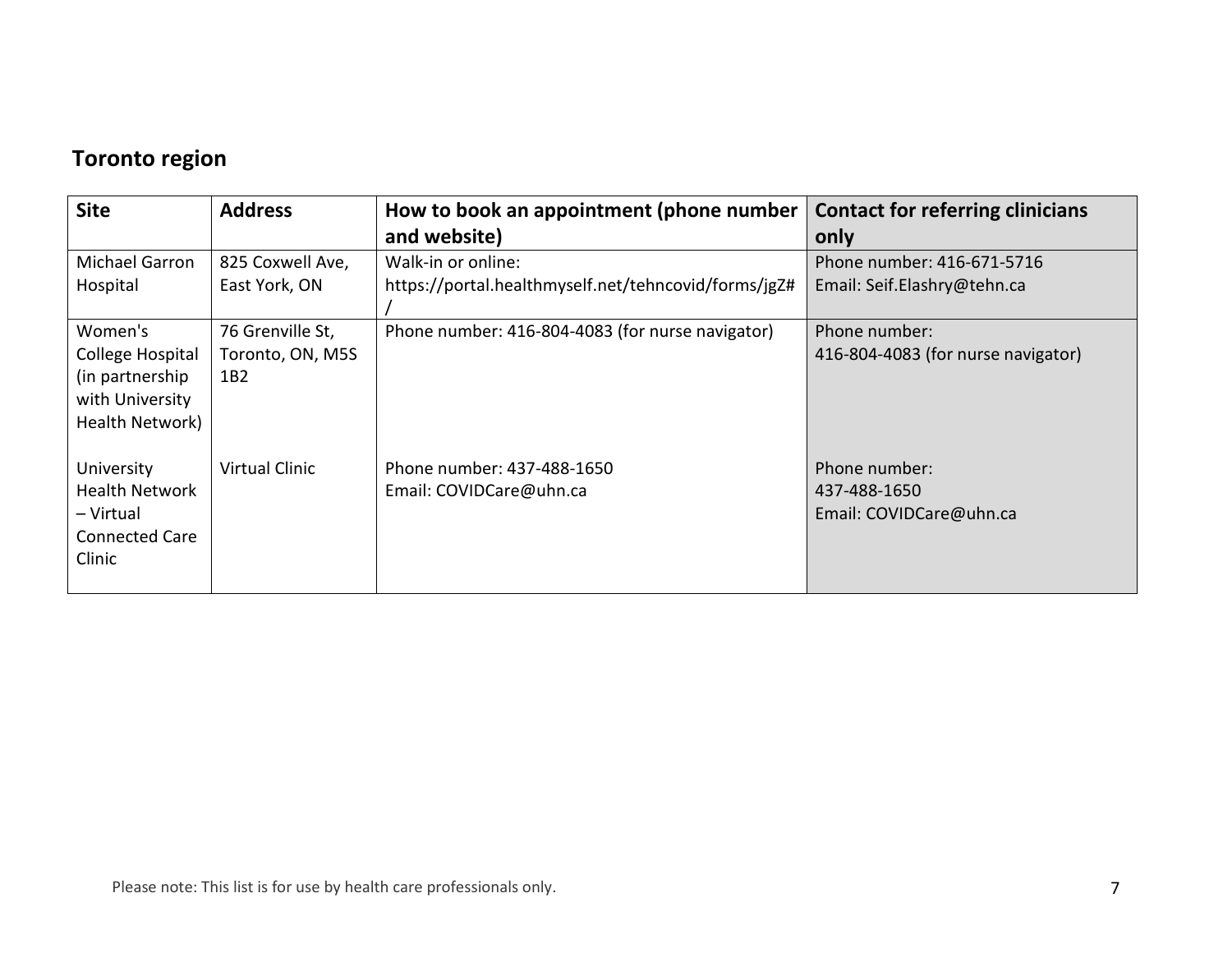### **East region**

| <b>Site</b>   | <b>Address</b>     | How to book an appointment (phone number                      | <b>Contact for referring clinicians</b>   |
|---------------|--------------------|---------------------------------------------------------------|-------------------------------------------|
|               |                    | and website)                                                  | only                                      |
| Kingston      | 51 Heakes Ln,      | Phone number: 613-548-2376                                    | Phone number:                             |
| Assessment    | Kingston, ON K7M   | Website: www.kingstonhsc.ca/patients-families-and-            | 613-548-2376 (Clinical Assessment         |
| Centre        | 9B1                | visitors/covid-19-information/community-<br>assessment-centre | Centre)                                   |
|               |                    |                                                               | Physicians may call KHSC Switchboard      |
|               |                    |                                                               | 613-549-6666 extension 8 and ask for      |
|               |                    |                                                               | the Infectious Disease Physician on call. |
|               |                    |                                                               |                                           |
| Lakeridge     | 580 Harwood Ave S, | Appointments for clinical assessments can be booked           | For questions regarding the clinic        |
| Health - Ajax | Ajax, ON L1S 2J4   | online: Covidswab19@lh.ca                                     | operation and logistics contact:          |
| site          |                    |                                                               | ctc@lh.ca                                 |
| The Ottawa    | 1081 Carling       | Phone number: 613-798-5555 ext. 19507                         | Fax completed referral form to: 613-739-  |
| Hospital      | Avenue, Ottawa,    | Fax Number: 613-722-7994                                      | 6751                                      |
|               | <b>ON, K1Y 1V3</b> | Website: www.ottawapublichealth.ca/en/shared-                 |                                           |
|               |                    | content/assessment-centres.aspx                               | Phone number: 613-798-5555 ext. 19507     |
|               |                    |                                                               |                                           |
|               |                    |                                                               | Email: covidtherapeutics@toh.ca           |
|               |                    |                                                               | (Monitored Mon-Fri 08:00-16:00)           |